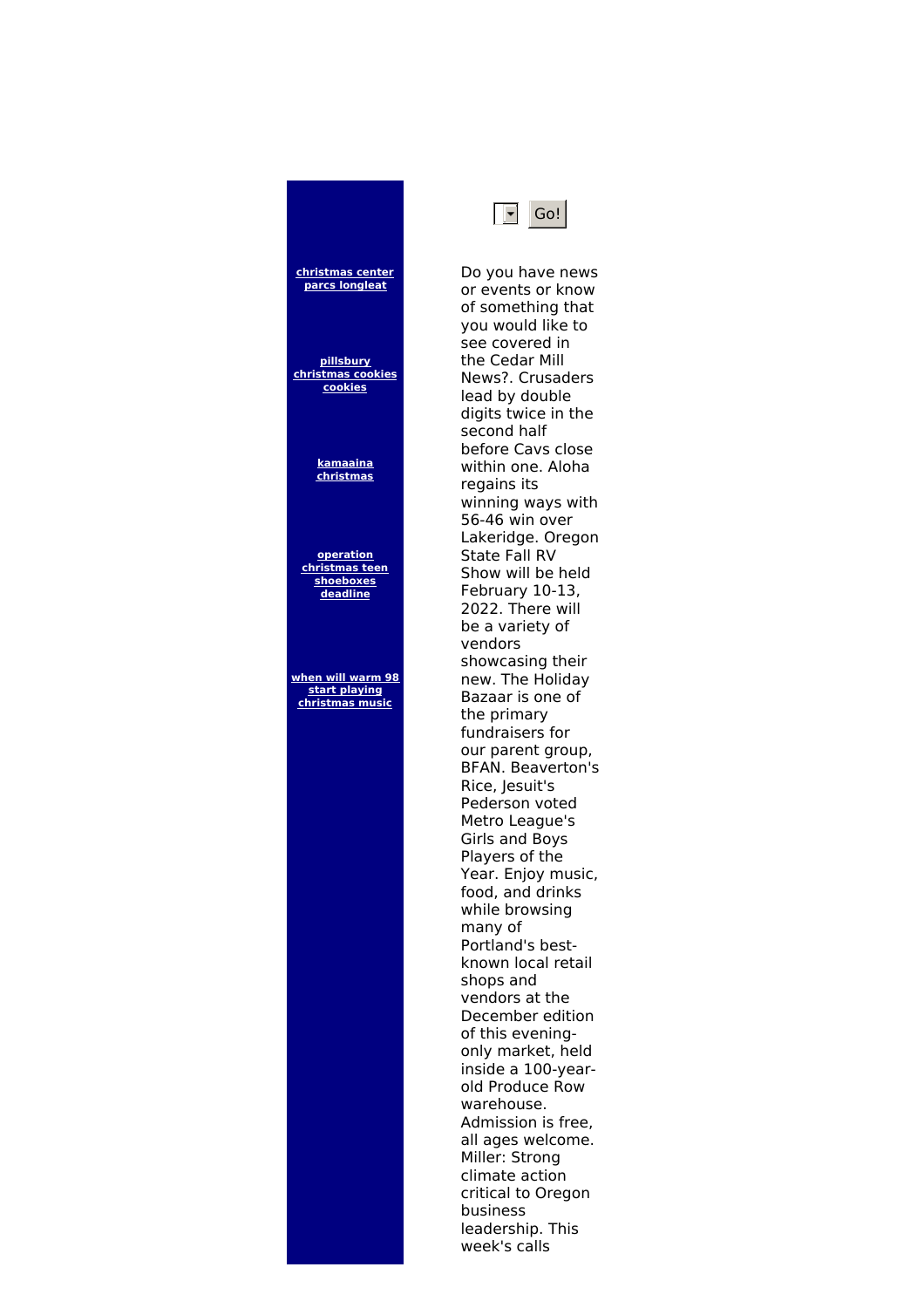include: a twicearrested suspect, DUII drivers and an armed shoplifter. Hollywood Holiday Farmers Market will be held on December 18, 2021. There will nearly 80 vendors selling fresh produce, fruit, vegetables,. Thank you to all the local businesses who have become Corporate Members for 2020. Shop local, support local. The Times publishes reader letters about our enterprise reporting, the effects of HIV/AIDS and more. Hollywood Mid-Winter Farmers Market will be held on February 5, 2022. There will be many wonderful vendors selling fresh produce, fruit,. Falcons' Hiro Diamond earns Offensive Player of the Year, Berger and Hodney Co-**Offensive** Lineman of the Year. Oregon head coach Mario Cristobal left the school in a bad position at a very bad time, which is an even worse break for the U of O. Buehler endorses Betsy Johnson for next Oregon governor. The state cross country champion worked his way to a title with help from teammate Jeffery Rogers. Group: State has outsized number of critical violations for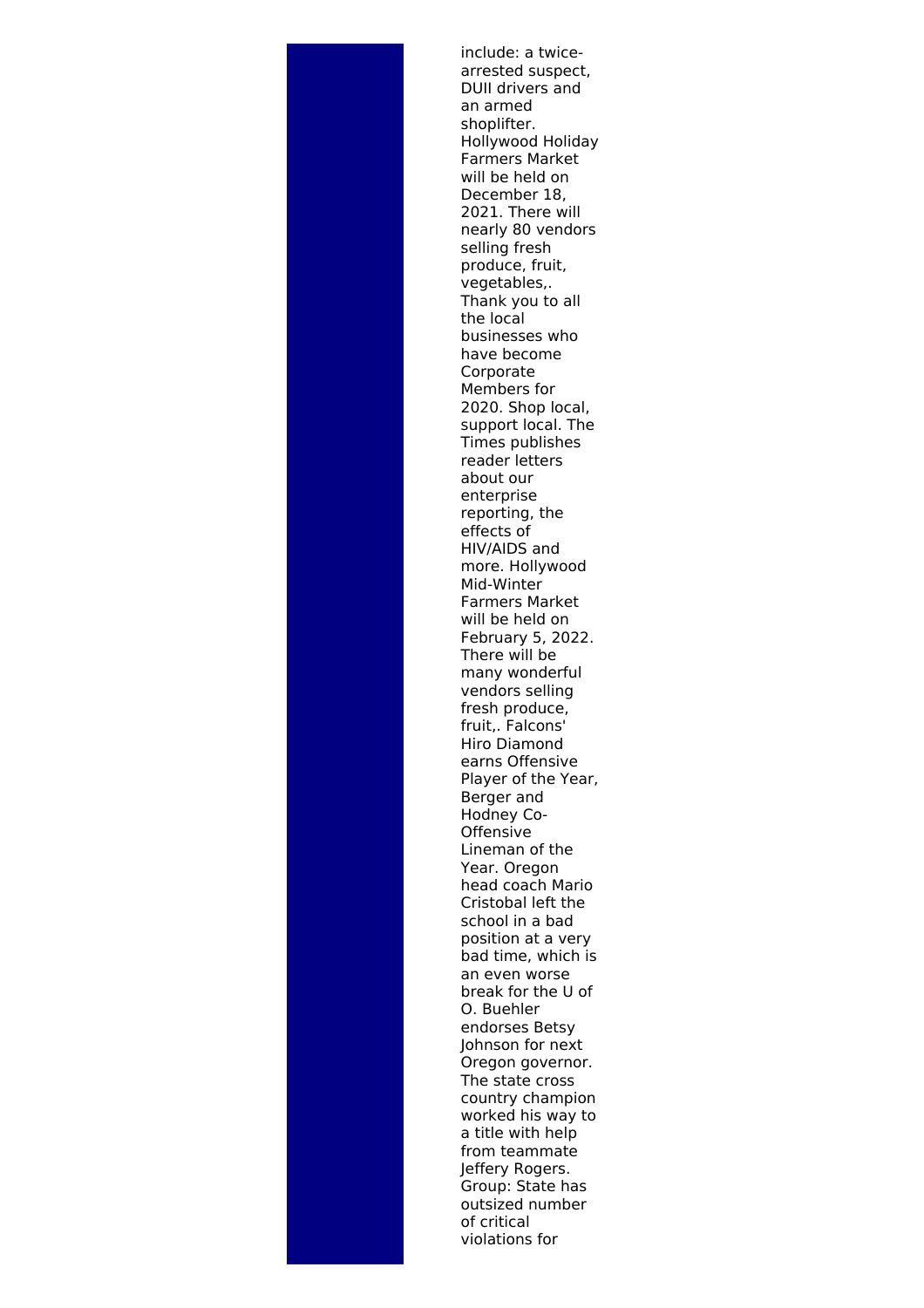animals kept at research sites. Eugene Spring Saturday Flea Market will be held on April 10th, 2022. It will feature a wide variety of unique wares,. U.S. Small Business Administration's Martin Golden touts Small Business Saturday. Wyden: Outdoor recreation doesnâ€t need all that red tape. OPINION: Are COVID caregivers the next 'greatest generation?'. Fried food, traditional crafts,. Salem Women's Expo will be held on January 8, 2022. There will be fine arts and crafts; fashions and accessories; jewelry. The UVQG Quilt Show will be held on April 22-24, 2022. Come over to see a variety of beautiful quilts on. Sat Nov 20 2021 at 10:00 am to 04:00 pm. Corvallis Indoor Market will be held on February 19th, 2022. This market will include locally grown vegetables and fruits, eggs, artisan. Investigators weren't able to 'definitively link cases of illness' to a source. Central Catholic beats Jesuit 35-28, advances to state final. Don't miss this magical sight: zoo animals frolicking in the form of a million holiday lights. This Oregon Zoo event is fun for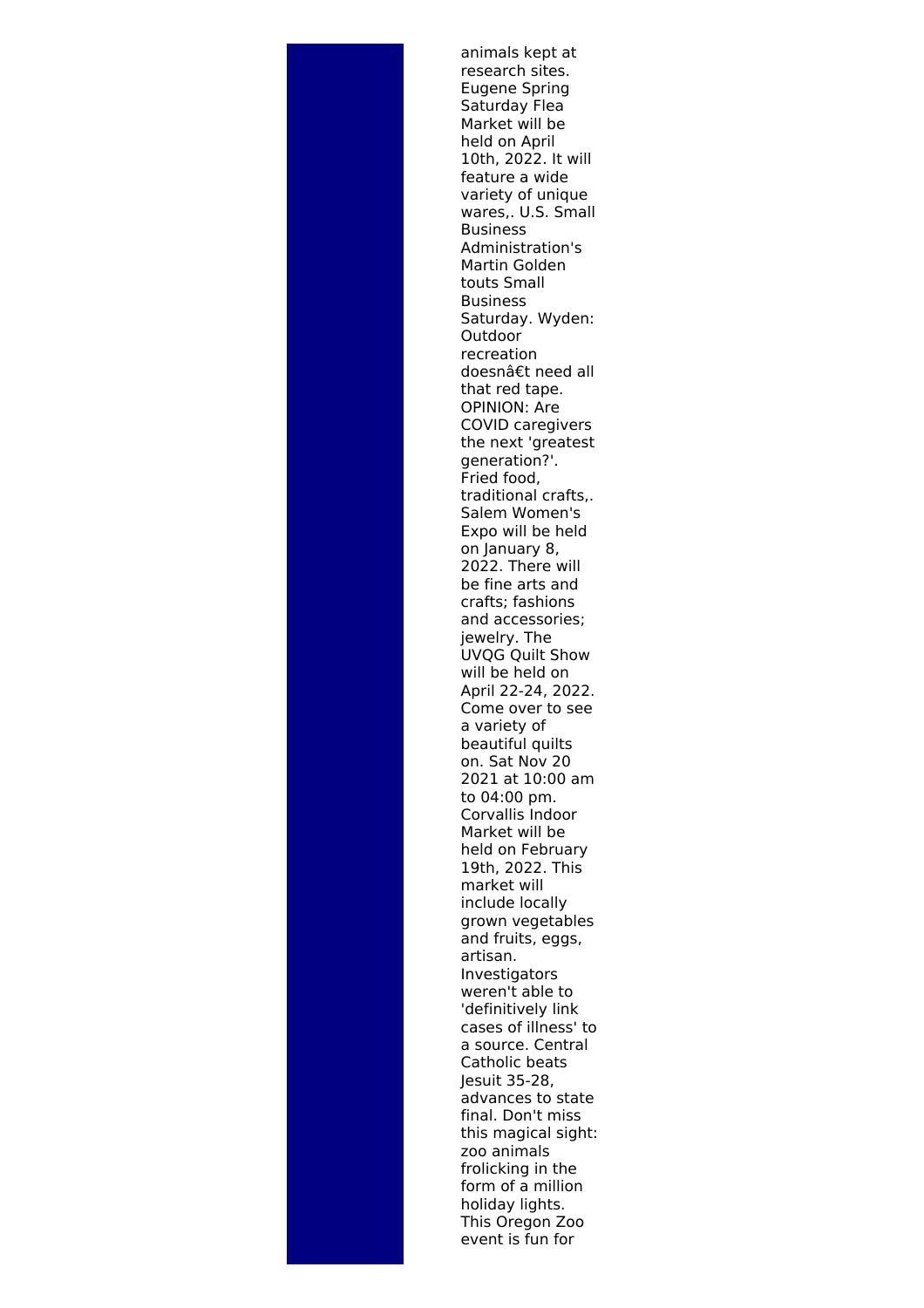TEENs, and real zoo animals even appear among the lights! Open most evenings in December. This year has been reimagined as a drive-through experience. Tickets available online. Eugene Holiday Market will be held on December 23-24, 2021. Come shop and support your local artists and neighbors. Local artists. Help make the holidays better for those in need. Now hiring: Beaverton School District seeks new superintendent. Location Christmas Market Name 2021 Dates More Info. Laura Pritchett: 'We need stories that fashion new narratives about ecological wisdom for our future.'. Omicron variant still a question mark in OHSU COVID-19 forecast. Portland area online grocery store focuses on sustainability. Pipeline construction begins for Willamette Water Supply Program. Hops, city of Hillsboro, working on Ron Tonkin Field expansion. Tualatin Valley Ale Trail highlights Washington County brewing. The 'Shark Tank' inspired competition gives winners mentorship and training, in addition to \$25,000. Christmas Village,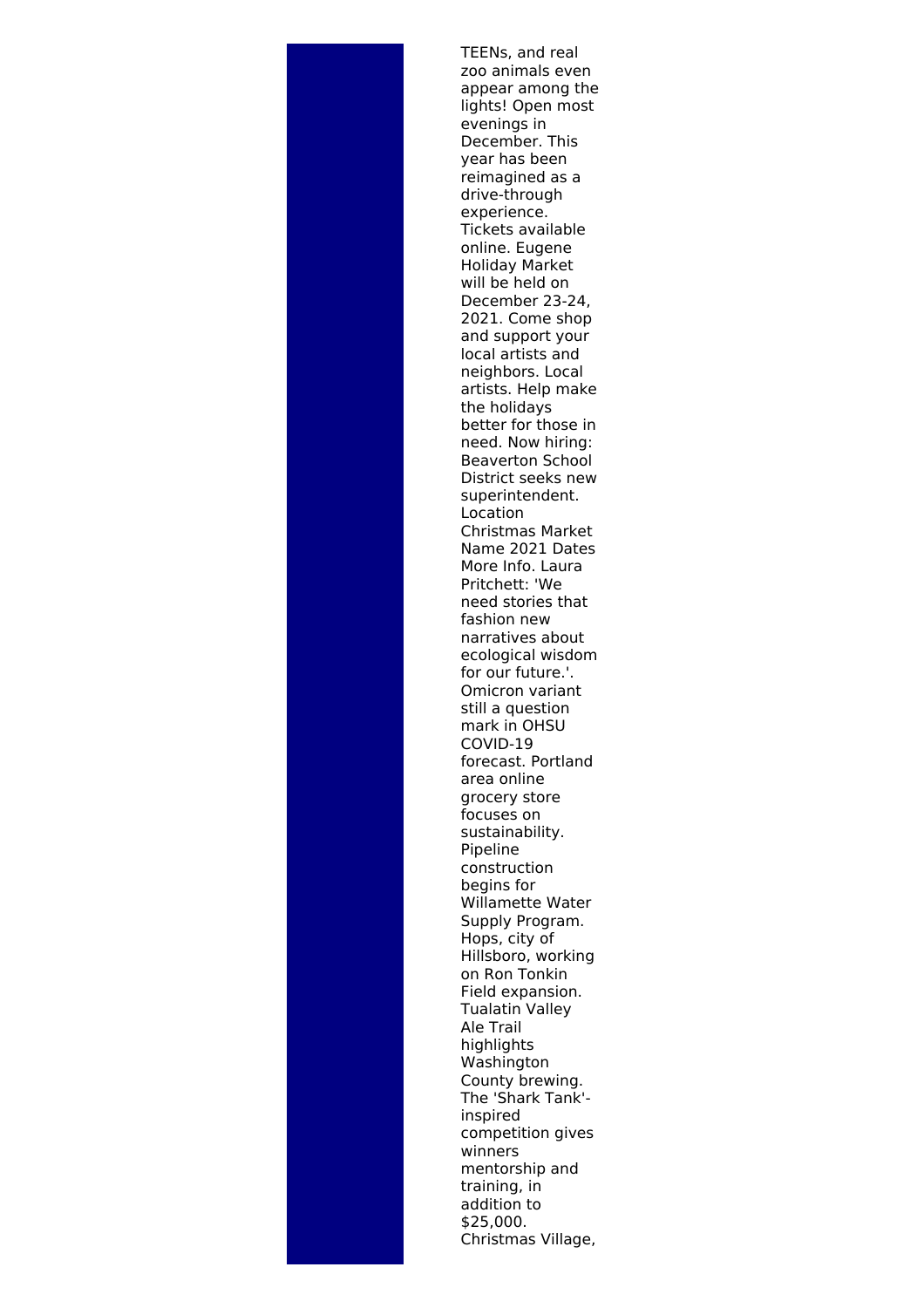Baltimore Among Maryland's newest Christmas markets is its best. Held at West Shore Park in the Inner Harbor, the Christmas Village is an indooroutdoor experience modeled after the famous Nuremberg Christkindlmarkt. Devour waffles and gingerbread while wandering the village, which is filled with traditional German-style wooden huts. Tim Miller is director of Oregon Business for Climate, a league of Oregon businesses advocating for ambitious, equitable, effective climate. . Pamela Loxley Drake remembers how special the artwork of TEENren was to her late mother. Carlton, OR Makers Market at Abbey Road Farm. German-American Society of Tulsa Christkindlmarkt, Tulsa The GAST Center on 15th and Terrace turns into a Christmas wonderland for good shopping (check out the authentic ornaments!) and festive eats. There's a spielstube for the TEENren, where they can listen to Christmas stories and do activities, and maybe even spot St. Nicholas and Christkindl. Local grapplers hit the mat at Rose City Championships.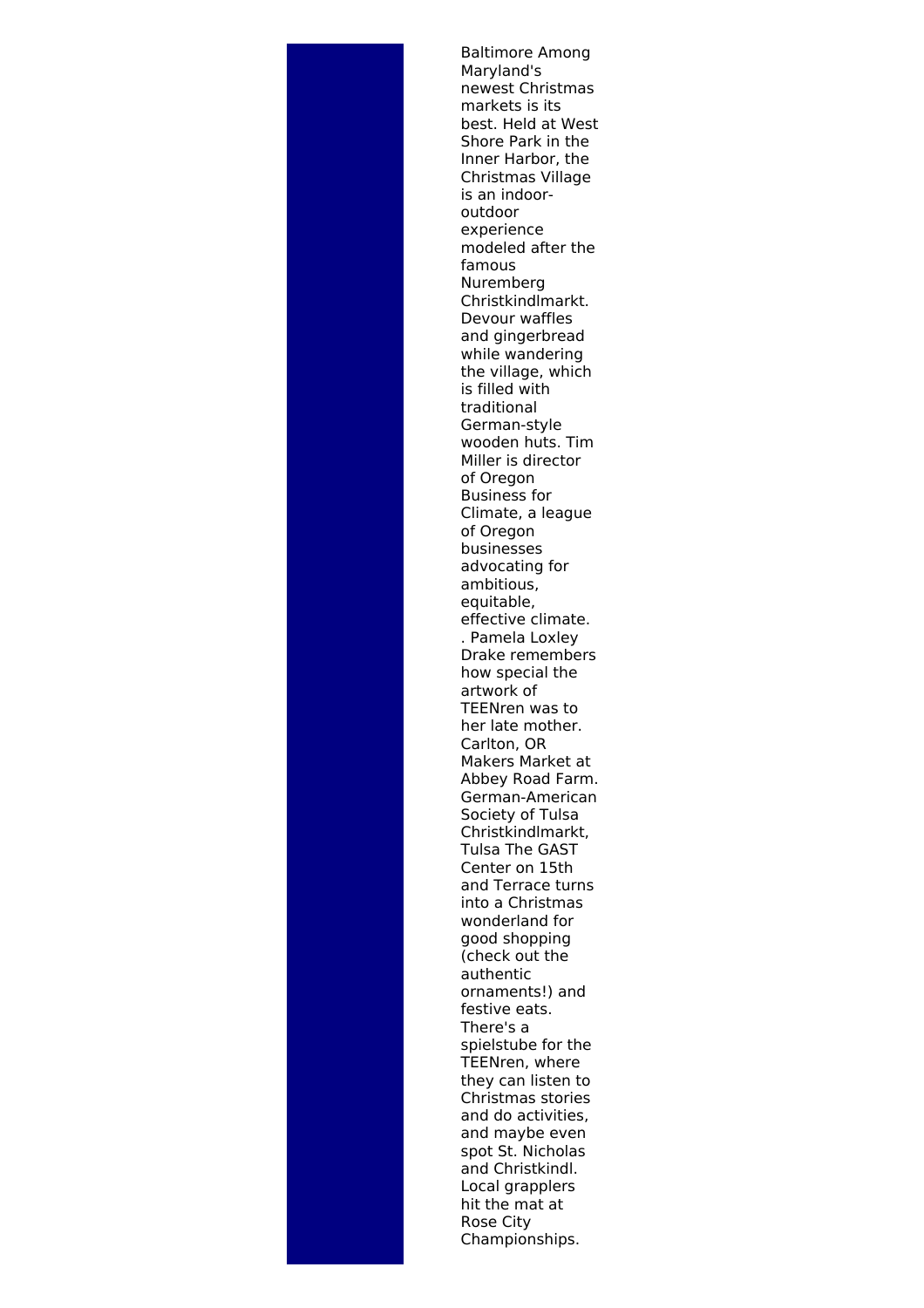Clackamas Service Center gains 'powerful' tool to fight hunger. Christkindlmarkt, Leavenworth Held at both Front Street Park and the Leavenworth Festhalle, this Bavarian-style Christmas market features authentic German food and handmade arts and crafts and is fun for the whole family. Oregon lawmakers OK more rental aid in one-day session. Harrington says record of results will continue if reelected. Christmas Arts & Crafts Emporium, Anchorage Each year, the Dena'ina Civic and Convention Center plays host to a one-day market selling a variety of Alaskan-made and imported gifts, arts and crafts, furs, and food. Arkansas Craft Guild Christmas Showcase Extravaganza, Little Rock First held in 1978, the Arkansas Craft Guild Christmas Showcase Extravaganza features quality traditional and contemporary art and fine handcrafts, plus gourmet foods. You can find it in the Statehouse Convention Center downtown. MAX station stabbing suspect charged with bias crime. Portland, OR Holiday Food & Gift Festival Portland Nov 12 - 14. Christkindl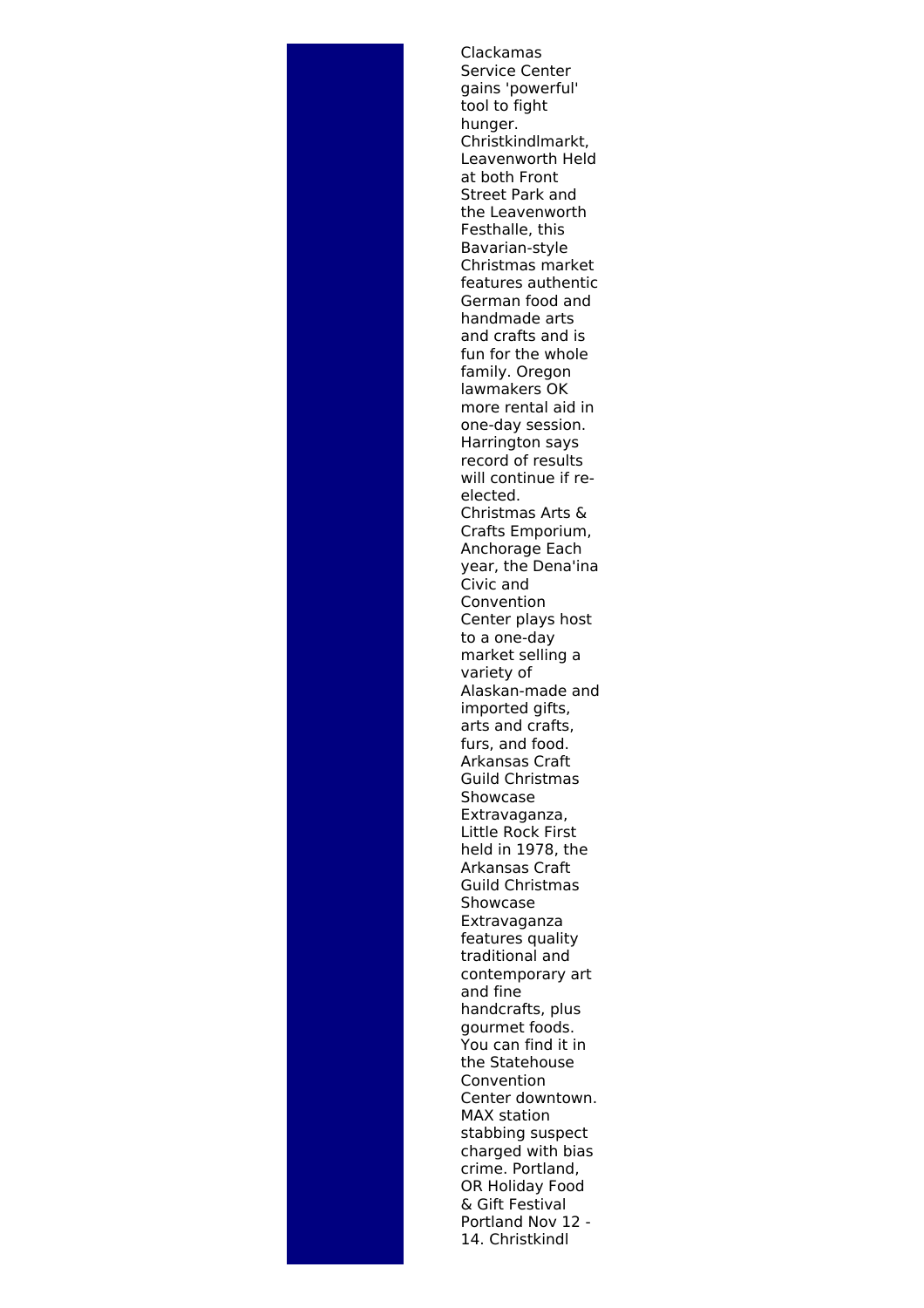Markt, Rolla Boasting a program packed with a Christmas Parade, a living Nativity and plenty of music, the Christkindl Markt is the place to be if you're in the spirit of giving. Many of the vendors are raising money for community causes, and the festival is working toward becoming environmentally sustainable. Fried food, traditional crafts,. Central Catholic beats Jesuit 35-28, advances to state final. Christkindlmarket, Des Moines **Traditional** German gifts such as cuckoo clocks, nutcrackers and other wooden handicrafts are the specialty at this Cowles Commons market. Visitors can watch the crafts being constructed, then purchase the freshly made products. Look for the impressive hand-blown, painted and straw ornaments. The Beavers end the game on a 9-0 run to defeat the visiting No. 5 ranked Bruins. Check out this slideshow of the best images from the Jesuit boys basketball team's win over Clackamas. Christkindlmarkt, Charleston This market might be small, but it has a huge array of gift items such as jewelry, artwork and home accessories.